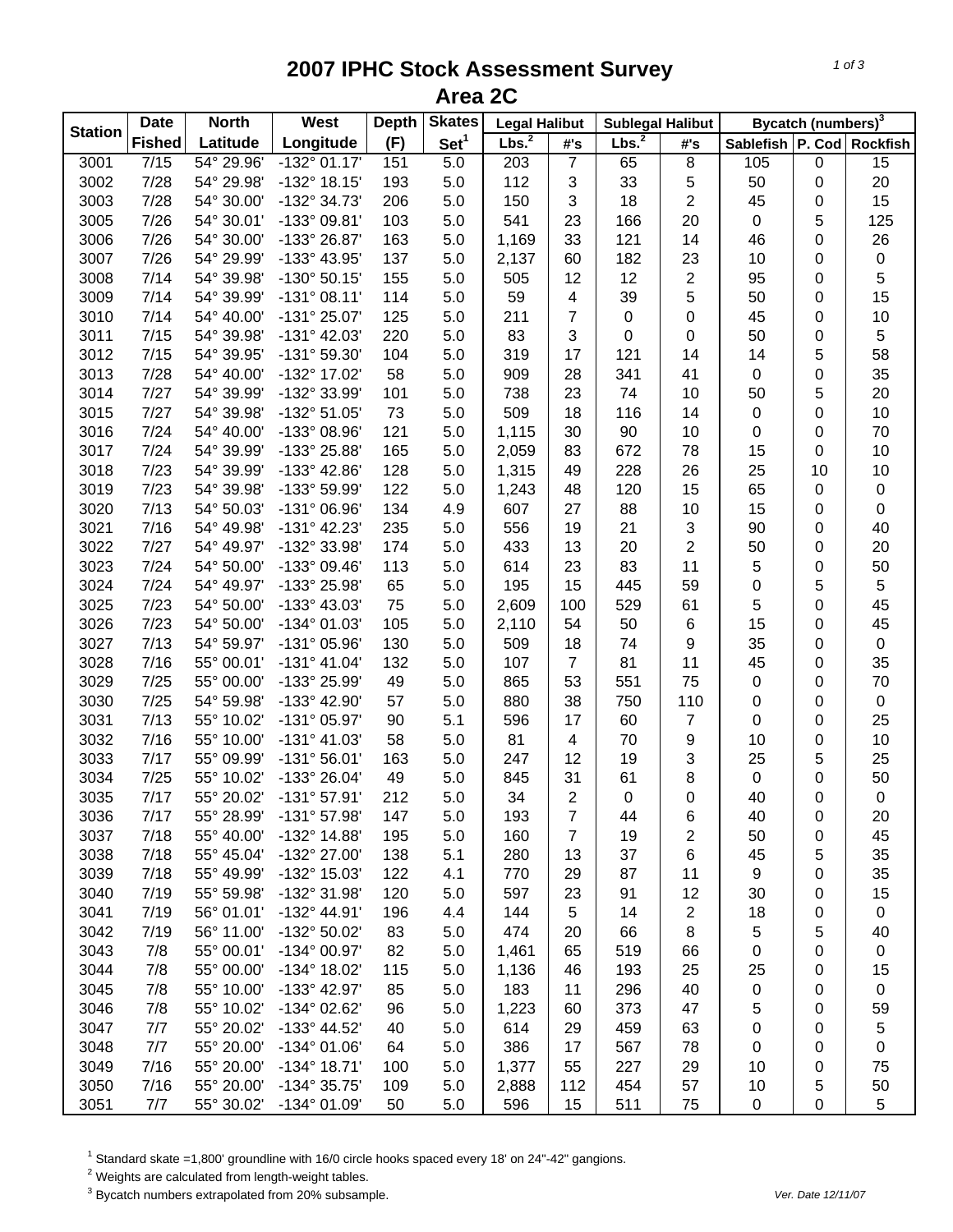## **2007 IPHC Stock Assessment Survey Area 2C**

|                | <b>Date</b>   | <b>North</b> | West                  | <b>Depth</b> | <b>Skates</b>    | <b>Legal Halibut</b> |                 | <b>Sublegal Halibut</b> |                         | Bycatch (numbers) <sup>3</sup> |             |                           |
|----------------|---------------|--------------|-----------------------|--------------|------------------|----------------------|-----------------|-------------------------|-------------------------|--------------------------------|-------------|---------------------------|
| <b>Station</b> | <b>Fished</b> | Latitude     | Longitude             | (F)          | Set <sup>1</sup> | Lbs. <sup>2</sup>    | #'s             | Lbs. <sup>2</sup>       | #'s                     |                                |             | Sablefish P. Cod Rockfish |
| 3052           | 7/7           | 55° 30.01'   | $-134^{\circ}$ 19.07' | 91           | 5.0              | 351                  | $\overline{21}$ | 174                     | $\overline{21}$         | $\mathsf 0$                    | $\pmb{0}$   | $\overline{5}$            |
| 3053           | 7/16          | 55° 30.00'   | -134° 37.35'          | 110          | 5.0              | 1,383                | 66              | 336                     | 41                      | 59                             | $\mathbf 0$ | 0                         |
| 3054           | 7/16          | 55° 30.01'   | -134° 53.88'          | 156          | 5.0              | 1,525                | 64              | 69                      | 9                       | 20                             | 0           | 0                         |
| 3055           | 7/9           | 55° 40.08'   | $-134^{\circ}$ 01.01' | 105          | 5.0              | 791                  | 45              | 316                     | 36                      | $\mathsf 0$                    | 5           | 5                         |
| 3056           | 7/17          | 55° 40.00'   | -134° 19.07'          | 114          | 5.0              | 1,778                | 76              | 191                     | 24                      | 10                             | 5           | 20                        |
| 3057           | 7/17          | 55° 40.00'   | $-134^{\circ}36.61'$  | 110          | 5.0              | 1,991                | 87              | 207                     | 28                      | 10                             | 5           | $10$                      |
| 3058           | 7/17          | 55° 40.00'   | -134° 54.52'          | 107          | 5.0              | 1,383                | 52              | 294                     | 37                      | 40                             | 5           | 45                        |
| 3059           | 7/10          | 55° 50.01'   | -133° 26.00'          | 30           | 5.0              | 285                  | 6               | 36                      | $\overline{\mathbf{4}}$ | $\mathbf 0$                    | $\mathbf 0$ | 5                         |
| 3060           | 7/10          | 55° 50.11'   | $-133^{\circ}$ 44.01' | 79           | 5.0              | 519                  | 13              | $\pmb{0}$               | 0                       | $\mathbf 0$                    | 0           | 50                        |
| 3061           | 7/9           | 55° 50.13'   | -134° 02.02'          | 156          | 5.0              | 868                  | 33              | 40                      | 5                       | 54                             | 10          | 5                         |
| 3062           | 7/17          | 55° 50.01'   | -134° 37.03'          | 77           | 5.0              | 611                  | 22              | 107                     | 15                      | 5                              | 5           | 115                       |
| 3063           | 7/12          | 55° 50.01'   | $-134^{\circ} 54.71'$ | 100          | 5.0              | 1,815                | 67              | 267                     | 34                      | 5                              | 10          | 45                        |
| 3064           | 7/12          | 55° 50.02'   | -135° 12.88'          | 126          | 5.0              | 1,592                | 69              | 507                     | 67                      | 0                              | $\pmb{0}$   | 5                         |
| 3065           | 7/10          | 55° 55.00'   | -133° 34.73'          | 42           | 5.0              | 157                  | $\overline{7}$  | 90                      | 12                      | 0                              | 0           | 10                        |
| 3066           | 7/9           | 55° 59.77'   | $-134^{\circ}$ 02.01' | 48           | 5.0              | 460                  | 18              | 423                     | 59                      | 0                              | 10          | $\pmb{0}$                 |
| 3067           | 7/18          | 56° 00.00'   | -134° 19.73'          | 48           | 5.0              | 262                  | 9               | 161                     | 22                      | 0                              | $\mathbf 0$ | 40                        |
| 3068           | 7/18          | 56° 00.00'   | $-134^{\circ}38.11'$  | 204          | 5.0              | 1,199                | 32              | 72                      | 10                      | 64                             | 50          | 35                        |
| 3069           | 7/12          | 56° 00.00'   | $-134^{\circ} 55.16'$ | 193          | 5.0              | 361                  | 12              | 43                      | $\,6$                   | 60                             | $\pmb{0}$   | 50                        |
| 3070           | 7/12          | 56° 00.01'   | $-135^{\circ}$ 13.10' | 198          | 5.0              | 804                  | 22              | 41                      | $\,6$                   | 69                             | 0           | 20                        |
| 3071           | 7/19          | 56° 10.16'   | $-133^{\circ}$ 44.00' | 178          | 5.0              | 574                  | 25              | 64                      | $\boldsymbol{9}$        | 15                             | 5           | $\sqrt{5}$                |
| 3072           | 7/11          | 56° 09.77'   | -134° 20.04'          | 69           | 5.0              | 726                  | 26              | 121                     | 16                      | $\mathsf 0$                    | 10          | 5                         |
| 3073           | 7/18          | 56° 09.68'   | -134° 38.02'          | 145          | 5.0              | 1,206                | 37              | 181                     | 25                      | $\pmb{0}$                      | $\pmb{0}$   | 20                        |
| 3074           | 7/15          | 56° 10.00'   | $-134^{\circ} 56.13'$ | 99           | 5.0              | 1,933                | 87              | 380                     | 46                      | 15                             | $\pmb{0}$   | $\pmb{0}$                 |
| 3075           | 7/15          | 56° 10.00'   | -135° 14.08'          | 151          | 5.0              | 600                  | 29              | 80                      | 11                      | 35                             | $\mathbf 0$ | 5                         |
| 3076           | 7/19          | 56° 19.95'   | -133° 44.02'          | 88           | 5.0              | 386                  | 12              | $\overline{7}$          | 1                       | $\sqrt{5}$                     | 0           | 5                         |
| 3077           | 7/11          | 56° 19.61'   | -134° 20.02'          | 86           | 5.0              | 280                  | 11              | 63                      | $\,8\,$                 | $\mathbf 0$                    | 35          | 20                        |
| 3078           | 7/15          | 56° 20.00'   | $-134^{\circ} 56.47'$ | 60           | 5.0              | 286                  | 15              | 138                     | 19                      | $\boldsymbol{0}$               | $\mathbf 0$ | 40                        |
| 3079           | 7/4           | 56° 20.02'   | -135° 14.30'          | 87           | 5.0              | 680                  | 27              | 192                     | 27                      | $\sqrt{5}$                     | 10          | 5                         |
| 3080           | 7/4           | 56° 20.00'   | $-135°32.12'$         | 109          | 5.0              | 1,840                | 69              | 196                     | 25                      | 35                             | 10          | 5                         |
| 3081           | 7/19          | 56° 29.16'   | $-133^{\circ}$ 44.00' | 46           | 5.0              | 746                  | 25              | 348                     | 43                      | 5                              | 10          | 5                         |
| 3082           | 7/11          | 56° 29.88'   | -134° 20.00'          | 56           | 5.0              | 621                  | 25              | 371                     | 50                      | 0                              | $\pmb{0}$   | 15                        |
| 3083           | 7/4           | 56° 30.00'   | -135° 15.54'          | 57           | 5.0              | 518                  | 31              | 483                     | 68                      | 10                             | 0           | 0                         |
| 3084           | 7/4           | 56° 30.00'   | -135° 32.52'          | 83           | 5.0              | 424                  | 13              | 67                      | 8                       | 0                              | 5           | 134                       |
| 3085           | 7/5           | 56° 40.00'   | -135° 16.03'          | 24           | 5.0              | 540                  | 13              | 11                      | 3                       | 0                              | 0           | 25                        |
| 3086           | 7/5           | 56° 40.00'   | -135° 34.29'          | 74           | 5.0              | 170                  | 6               | 93                      | 13                      | 0                              | 0           | 20                        |
| 3087           | 7/5           | 56° 40.00'   | $-135^{\circ} 51.60'$ | 125          | 5.0              | 607                  | 26              | 140                     | 18                      | 40                             | 0           | 20                        |
| 3088           | 6/5           | 56° 50.00'   | -132° 50.08'          | 112          | 5.0              | 560                  | 32              | 307                     | 41                      | $\mathbf 0$                    | 0           | 5                         |
| 3089           | 7/5           | 56° 50.16'   | $-135^{\circ}$ 52.01' | 100          | 5.0              | 455                  | 25              | 198                     | 26                      | 10                             | 0           | 10                        |
| 3090           | 6/5           | 56° 57.00'   | -132° 58.04'          | 73           | 5.0              | 291                  | 20              | 512                     | 74                      | $\pmb{0}$                      | 5           | 0                         |
| 3091           | 6/6           | 57° 00.00'   | $-134^{\circ} 21.13'$ | 187          | 5.0              | 370                  | 19              | 127                     | 17                      | 64                             | 0           | 15                        |
| 3092           | 7/3           | 57° 00.00'   | -136° 00.12'          | 55           | 4.9              | 178                  | 9               | 234                     | 31                      | $\mathbf 0$                    | 0           | 53                        |
| 3093           | 6/5           | 57° 03.01'   | $-133^{\circ}$ 05.16' | 77           | 5.0              | 200                  | 12              | 120                     | 14                      | 0                              | 5           | 0                         |
| 3094           | 6/6           | 57° 10.00'   | -133° 44.97'          | 176          | 5.0              | 603                  | 27              | 278                     | 37                      | 15                             | 0           | 20                        |
| 3095           | 6/6           | 57° 10.00'   | $-134^{\circ}$ 03.06' | 160          | 5.0              | 642                  | 35              | 529                     | 77                      | 35                             | 15          | 20                        |
| 3096           | 6/7           | 57° 09.96'   | -134° 39.95'          | 177          | 5.0              | 470                  | 12              | 188                     | 26                      | 15                             | 0           | 30                        |
| 3097           | 7/3           | 57° 10.01'   | -135° 53.72'          | 36           | 5.0              | 362                  | 6               | 100                     | 14                      | 0                              | 0           | 25                        |
| 3098           | 7/3           | 57° 10.00'   | -136° 11.98'          | 115          | 5.0              | 453                  | 23              | 110                     | 12                      | 15                             | 0           | 0                         |
| 3099           | 6/8           | 57° 20.00'   | -133° 26.91'          | 80           | 5.0              | 227                  | 6               | 45                      | $\overline{7}$          | $\mathbf 0$                    | 0           | 0                         |
| 3100           | 6/8           | 57° 20.00'   | -133° 44.86'          | 195          | 5.0              | 606                  | 31              | 166                     | 23                      | 60                             | 0           | 10                        |
| 3101           | 6/7           | 57° 20.13'   | -134° 36.00'          | 190          | 5.0              | 702                  | 29              | 171                     | 22                      | $\pmb{0}$                      | 5           | 5                         |

 $^1$  Standard skate =1,800' groundline with 16/0 circle hooks spaced every 18' on 24"-42" gangions.<br><sup>2</sup> Weights are calculated from length-weight tables.

3 Bycatch numbers extrapolated from 20% subsample. *Ver. Date 12/11/07*